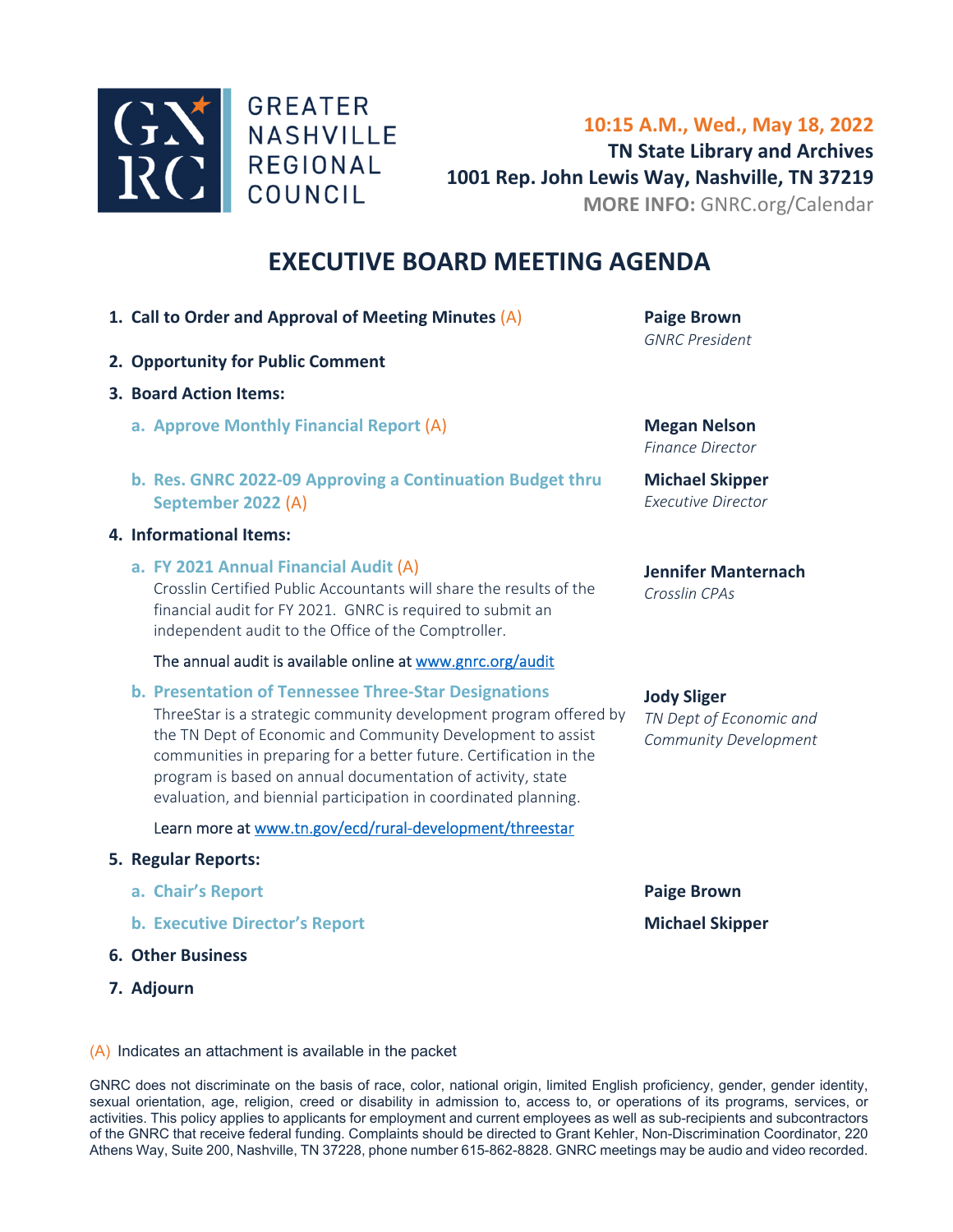## <span id="page-1-0"></span>**Agenda Item 1. Prior Meeting Minutes**

## **Background**

Meeting minutes have been prepared and are ready for approval.

#### **Recommendation**

Approve meeting minutes.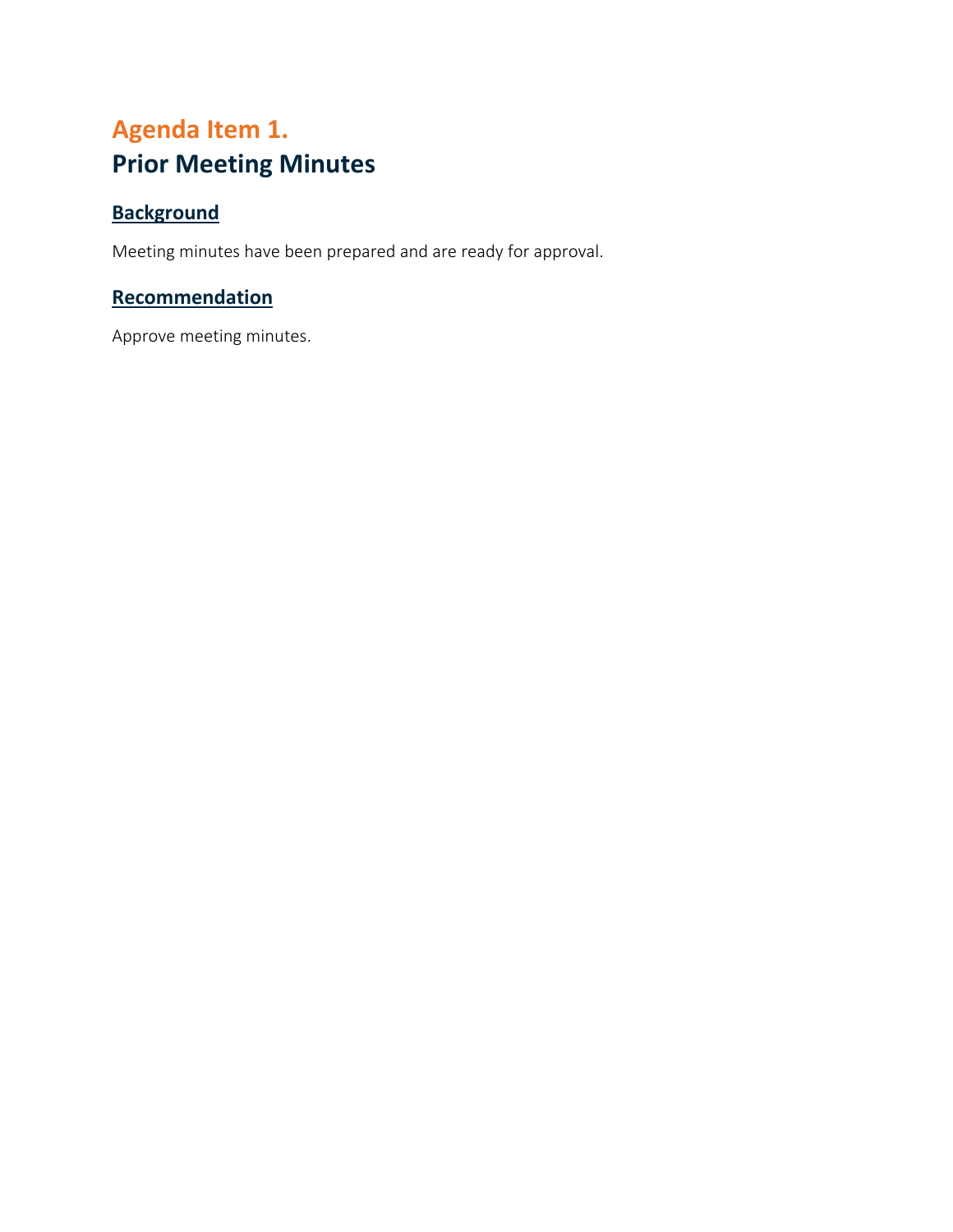#### **GNRC**

Greater Nashville Regional Council 220 Athens Way, Suite 200 Nashville, Tennessee 37228

> GNRC Executive Board Meeting Wednesday, March 16, 2022, 10:15 a.m. At TN State Library & Archives 1001 Rep. John Lewis Way, Nashville, TN

#### **MINUTES**

#### **BOARD MEMBERS IN ATTENDANCE:**

| Diana Alarcon           | Metro Nashville-Davidson County     |
|-------------------------|-------------------------------------|
| Rogers Anderson         | <b>Williamson County</b>            |
| Andy Barlow             | Mt. Juliet                          |
| Rick Bell               | Lebanon                             |
| Robin Brandon           | <b>Stewart County</b>               |
| Paige Brown             | Gallatin                            |
| <b>Mike Callis</b>      | Portland                            |
| <b>Stephen Chambers</b> | <b>Trousdale County</b>             |
| Jim Durrett             | <b>Montgomery County</b>            |
| Keith Free              | Hendersonville                      |
| Gerald Herman           | <b>White House</b>                  |
| Anthony Holt            | <b>Sumner County</b>                |
| <b>Bill Ketron</b>      | <b>Rutherford County</b>            |
| Ken McLawhon            | Thompson's Station                  |
| Ken Moore               | Franklin                            |
| <b>Andrew Pieri</b>     | Millersville                        |
| Joe Pitts               | Clarksville                         |
| Michael Skipper         | <b>GNRC</b>                         |
| James Smalling          | Westmoreland                        |
| <b>Billy Vogle</b>      | <b>Robertson County</b>             |
| <b>Becca Werner</b>     | Coopertown                          |
| Mae Wright              | Social Equity Rep. Trousdale County |

#### **CALL TO ORDER**

Board President, Mayor Paige Brown called the GNRC Executive Board to order at 10:15 a.m. on Wednesday, March 16, 2022.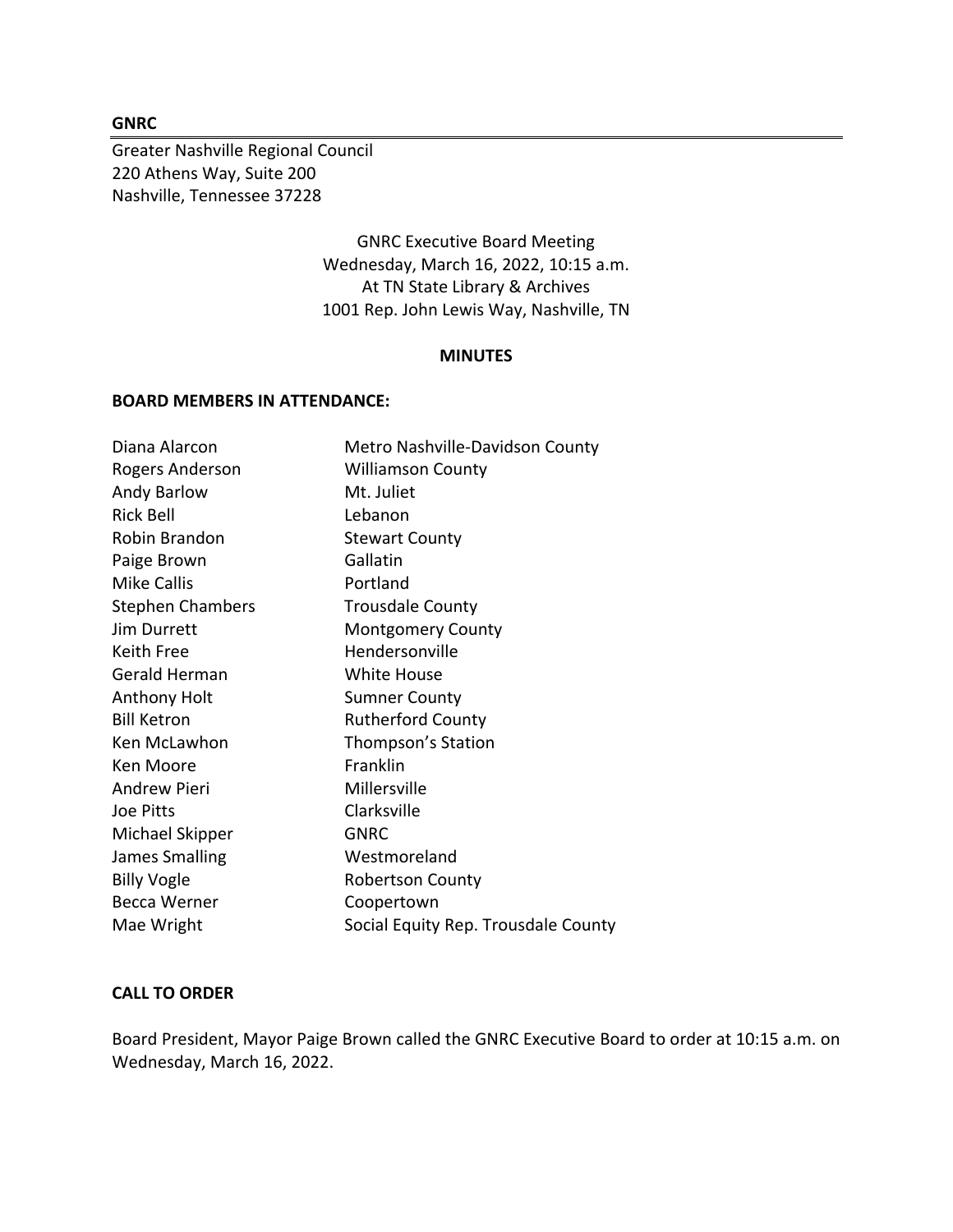#### **APPROVAL OF JANUARY 19, 2022 MEETING MINUTES**

Mayor Brown asked for any questions or changes for the minutes. There were none.

Mayor Ken Moore moved to approve the January 19, 2022 meeting minutes. Mayor Joe Pitts seconded, and the motion passed unanimously.

#### **PUBLIC COMMENT**

There was no public comment.

#### **ACTION ITEMS**

#### **a. Approve Monthly Financial Report**

Ms. Megan Nelson, Finance Director, presented the monthly financial report. She went over the six key metrics used to monitor GNRC's financial health. These are: 1) member dues, 2) annual budget of which 43% has been expended through January 21, 2022, 3) cash on hand which is 56 days of available funding, 4) cash savings (Capital fund, dedicated match, and cash reserves) totally \$1.53M, 5) programs within budget  $$ currently 35 of 35 programs, and 6) outstanding invoices, currently totaling \$2.30M with 77% received.

Through January 31, 2022, the GNRC had \$2.9M in cash, \$5.7M in revenues from invoices, \$2.3M amount due from invoices, and \$8.9M in total revenue.

> Mayor Pitts moved to approve the monthly financial report with Mayor Anderson seconding. The motion passed unanimously.

#### **b. Resolution GNRC 2022‐07 Authorizing the Executive Director to Execute Office Lease Agreements or Extensions**

Ms. Candi Henry, Chief Legal Counsel, said that the lease at the Butler's Run office is on a month‐to‐month basis. The lease at the Metro Center office will end in December 2022 with a possibility of renewing. She reminded the board that budgetary funds had been approved to enable the hiring of a consultant to provide assistance with space need planning for the organization, especially in light of workplace changes brought on by the pandemic.

She said that this resolution authorizes Mr. Michael Skipper, GNRC Executive Director, to take steps to find office space for all employees in consultation with the Finance & Personnel Committee. Mr. Skipper said that an RFP will go out this week for a consultant to assist in looking at the options for workspace.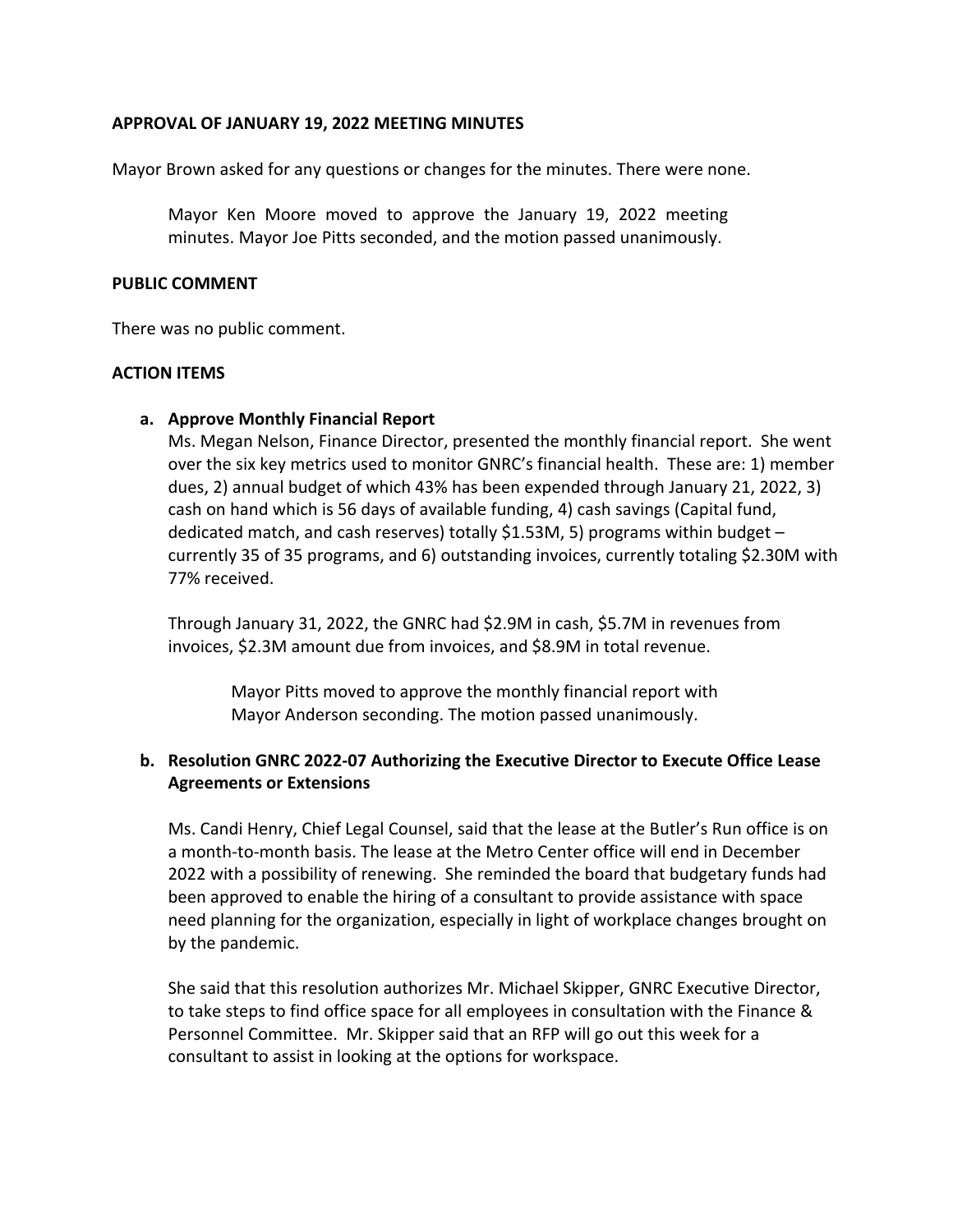Mayor Anthony Holt moved to adopt the Resolution GNRC 2022‐07. Mayor Ken Moore seconded. The motion passed unanimously.

#### **a. Resolution GNRC 2022‐08 Adopting the Area Plan for Aging and Disability Services for Northern Middle Tennessee**

Ms. Sara Fowler, Director of Aging and Disability Services, presented the FYs 2023‐26 Area Plan. She said that the Federal Administration for Community Living (ACL) and the Tennessee Commission on Aging and Disability (TCAD) have designated GNRC as the region's area agency on aging and disability. In this role, the agency is responsible for various part of the Older Americans Act.

The Older Americans Act (OAA) of 1965 was the first federal level initiative aimed at providing comprehensive services for older adults. It created the National Aging Network comprising the Administration on Aging on the federal level, State Units on Aging at the state level, and Area Agencies on Aging at the local level.

The OAA program areas are 1) supportive services, 2) nutrition services, 3) disease prevention, 4) family caregiver support, and 5) ombudsman and elder abuse.

The funding levels that GNRC receives for the OAA programs are: 1) \$1.6M for supportive services, 2) \$2.7M for nutrition services, 3) \$100K for disease prevention, 4) \$\$690K for family caregiver support, and 5) \$89K for ombudsman & elder abuse.

Ms. Fowler said that a State Plan on Aging is required by OAA and provides the framework for the state and its partners to provide comprehensive and coordinated system. Tennessee's Plan is developed by TCAD. The Area Plan developed by GNRC works in concert with the Tennessee State Area Plan to support its goals.

For more information: www.tn.gov/aging/administration/state-plan-onaging

Ms. Fowler said that GNRC's role in the Area Plan are

- 1) establish goals, objectives, and priorities
- 2) procure and coordinate the provider network
- 3) serve as the gateway to information and assistance
- 4) screen individuals for eligibility
- 5) connect individuals to services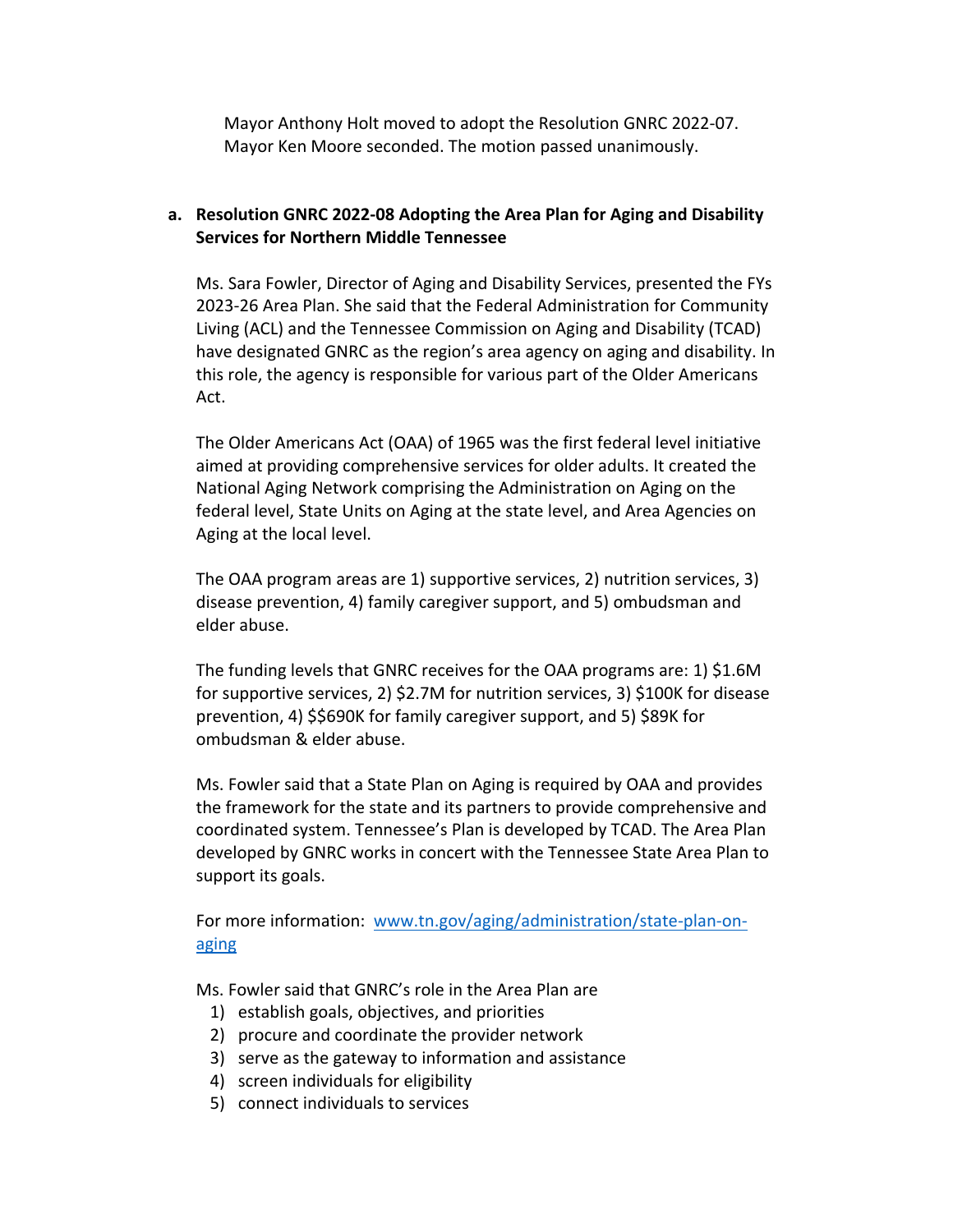6) track service delivery and monitor quality

Mr. Skipper noted that outreach efforts included having a sign language interpreter. Additionally, he said that GNRC used creative engagement during the updating process. He said that at the March 8<sup>th</sup> public hearing there were interactive activities and educational booths. Outreach efforts included public efforts included

1: public noticing

2: press release to area media

3: email invitation to 400+ partners, clients, providers, council members and elected official

4: social media

5: senior center and partner newsletters

Ongoing stakeholders' engagement includes

- 1: informational presentations
- 2: stakeholder surveys
- 3: social media
- 4: expanding our partner network

For more information go to: www.gnrc.org/survey/aging

GNRC is requesting the following waivers to provide services directly rather than through contracts with area service providers

- a. Case Management (also known as Service Coordination): GNRC provides case management services for the OPTIONS for Community Living and Older Americans Act In‐Home Services
- b. National Family Caregiver Support Program: GNRC provides case management services for the National Family Caregiver Support Program

Ms. Diana Alarcon said that Metro Nashville has programs that can partner with GNRC. She said that it might be helpful to break out the costs in detail.

Mr. Skipper said that Metro Social Services and Mid‐Cumberland Human Resources are partners and are our two largest providers.

Mayor Anderson said that it would be helpful to know the percentage of aging population by counties and the services they receive. He also asked how much money for aging is received from Washington. Ms. Fowler said that the funding for the last 2 years has been different. She said that we have the normal recurring funding through the Older American's Act. GNRC get about 20% of the statewide funds. She said that in the last two years, GNRC has received Family First funding (which provides meals to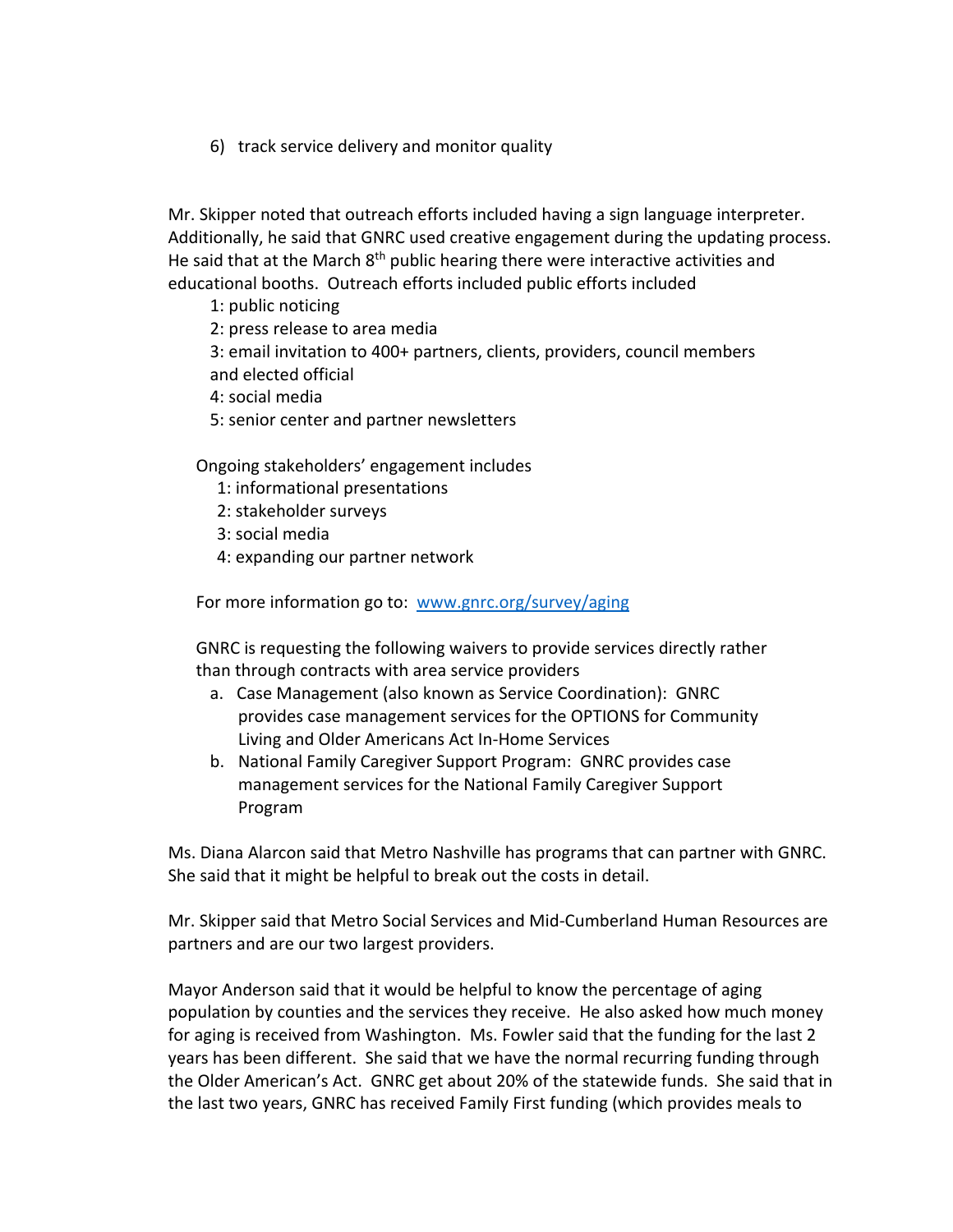older adults. The CARES Act, which is similar to the Older Americans Act but for in‐home services, legal assistance, nutrition, etc. GNRC has also received COVID‐3 funding which is specifically for meals. These funds went mainly to Mid‐Cumberland Human Resource Agency and Metro Social Services. Ms. Fowler said that these two agencies have been doing an amazing job at providing services over the last two years.

She said that recently we have received Vaccine‐5 funding to aid in providing transportation for those older adults who need to get the vaccine or booter shot. This money is still being sent out to local transportation providers.

We are also receiving AARP funds but have not begun using these funds yet.

Mayor Anderson asked about how many senior veterans are being assisted. Ms. Fowler said that we work through the VA to provide the veteran self‐directive program. These all go through the VA. She said that any veteran calls for assistance, we will do that.

Mr. Skipper said that every transaction is in detail in a spreadsheet. He said that we are looking at doing a more detailed publicly accessible edition.

Mayor Brown opened the public hearing.

Ms. Grace Smith, Director of Age Well Middle Tennessee, said that she supported the area plan. She said that as a non‐profit, they get calls daily from those needing services (food, affordable housing, transportation). She said that we must bring in the private sector and philanthropy. She said that 10,000 baby boomers are turning 65 every day in the U.S. She said that in the next 20 years the over‐65 population will grow 60% from 500,000 to 835,000. She said that the infrastructure to support that type of growth is not now in place. She said that the median income in our region is \$45,000/year for seniors, which makes it very difficult to live on a fixed income with the costs going up. She said that 22‐25% of older homeowners are cost‐burdened, with 50% of renters cost‐ burdened.

She said that we need help to prioritize issues such as affordable housing, transportation, family support, caregiver needs, and food. It will take all of us working together to address the needs of the seniors. This is a call to action.

Ms. Rita Martell, Director of Volunteers for AARP, voiced her agreement. She said that that AARP has target populations which they serve which includes veterans and grandparents as caregivers. She said that another program is making sure that seniors can age in place. She said that the AARP has a program to help local communities to become age-friendly communities.

With no further comments, Mayor Brown closed the public hearing,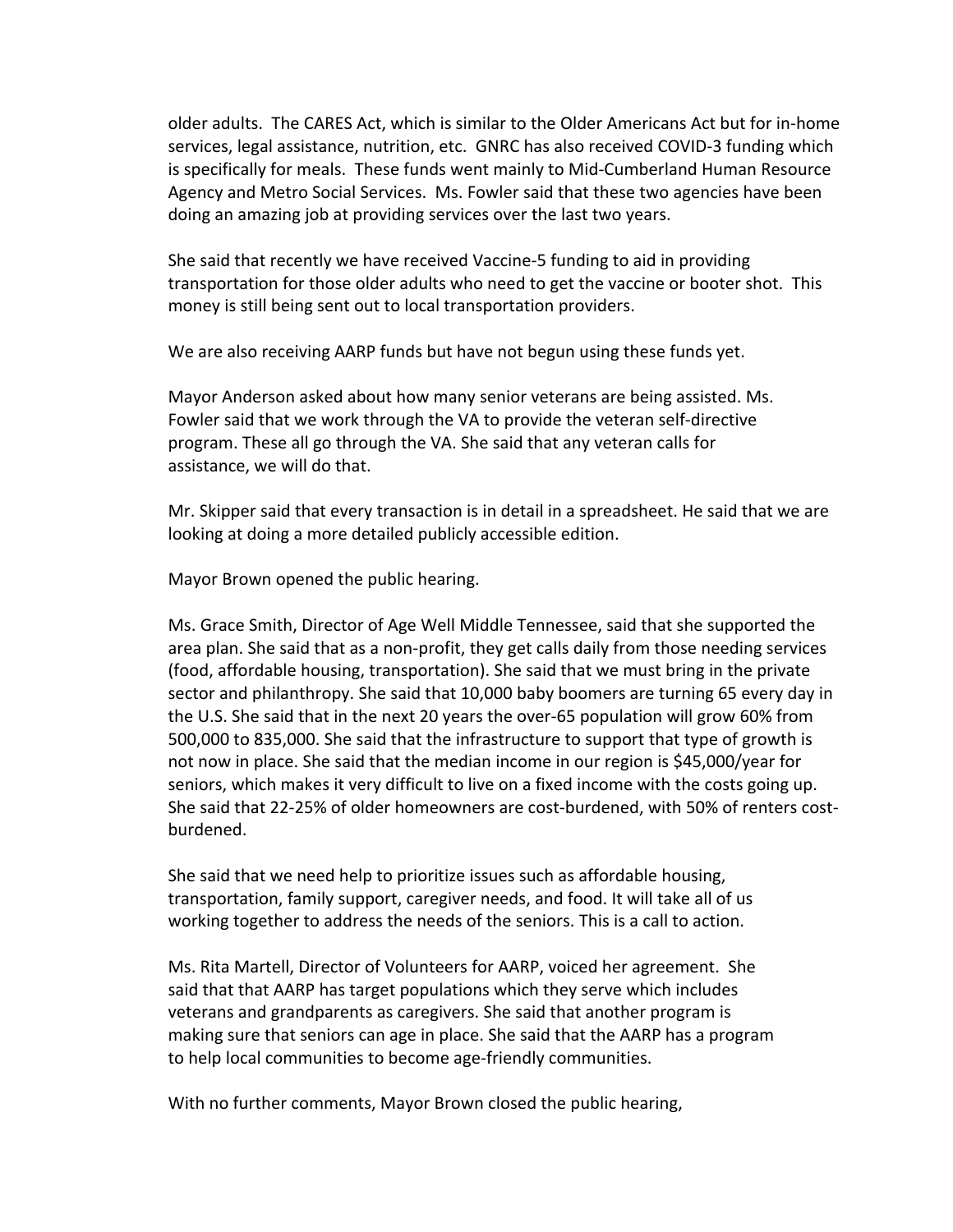Mayor Moore moved to adopt the Resolution GNRC 2022‐08. The motion passed unanimously on the second by Mayor Pitts.

#### **INFORMATIONAL ITEMS:**

#### **Nashville Region's Vital Signs Report**

Mr. Skipper introduced Mr. Ralph Shultz, President & CEO of the Nashville Area Chamber of Commerce. Mr. Skipper said that the issues for seniors are the same for everyone.

Mr. Shultz thanked the GNRC for the information provided on aging. He said that every 5 years since 1990 the Vital Signs report has been done. He said that we expect and increase of 200,000+ in population over the next 5 years with 150,000 jobs created.

Mr. Shultz said that managing growth is important and creating a world‐class workforce is needed. The expansion of jobs is also an expansion of opportunities.

Mr. Matt Bailey, Vice‐President of Regional Policy at the Chamber, said our region includes both the Nashville and Clarksville Metropolitan Statistical Areas. He said that resident's feedback is important. Middle Tennessee must meet the challenge of aiding current residents in getting the training and education they need to fill the jobs of the future and fully share in the region's growth and prosperity. The Vital Signs survey reveals that many Middle Tennessee workers understand they need additional skills training to succeed in the current and future work environment. He said that barriers for residents are 1) developing workforce, 2) childcare, 3) affordable housing, and 4) transportation. The solutions must come from a regional perspective.

He said that the birth rates are not keeping pace with the Boomers leaving the workplace. He also discussed the change in work – office vs. remotely. He said that the 45% of the work force worked remotely during the pandemic and 53% still have the opportunity to work remotely. Many Boomers who retired are now re‐entering the work force.

Mr. Shultz said that the opportunities in Middle Tennessee are 1) livability, 2) lifestyle, and 3) quality of life.

Mayor Mike Callis asked what the total population is. Mr. Shultz said 2.3M. He said the number of respondents to the survey was 3,500.

Mayor Anthony Holt said that the perception of the general population is that the governments are working with developers promoting growth rather than quality of life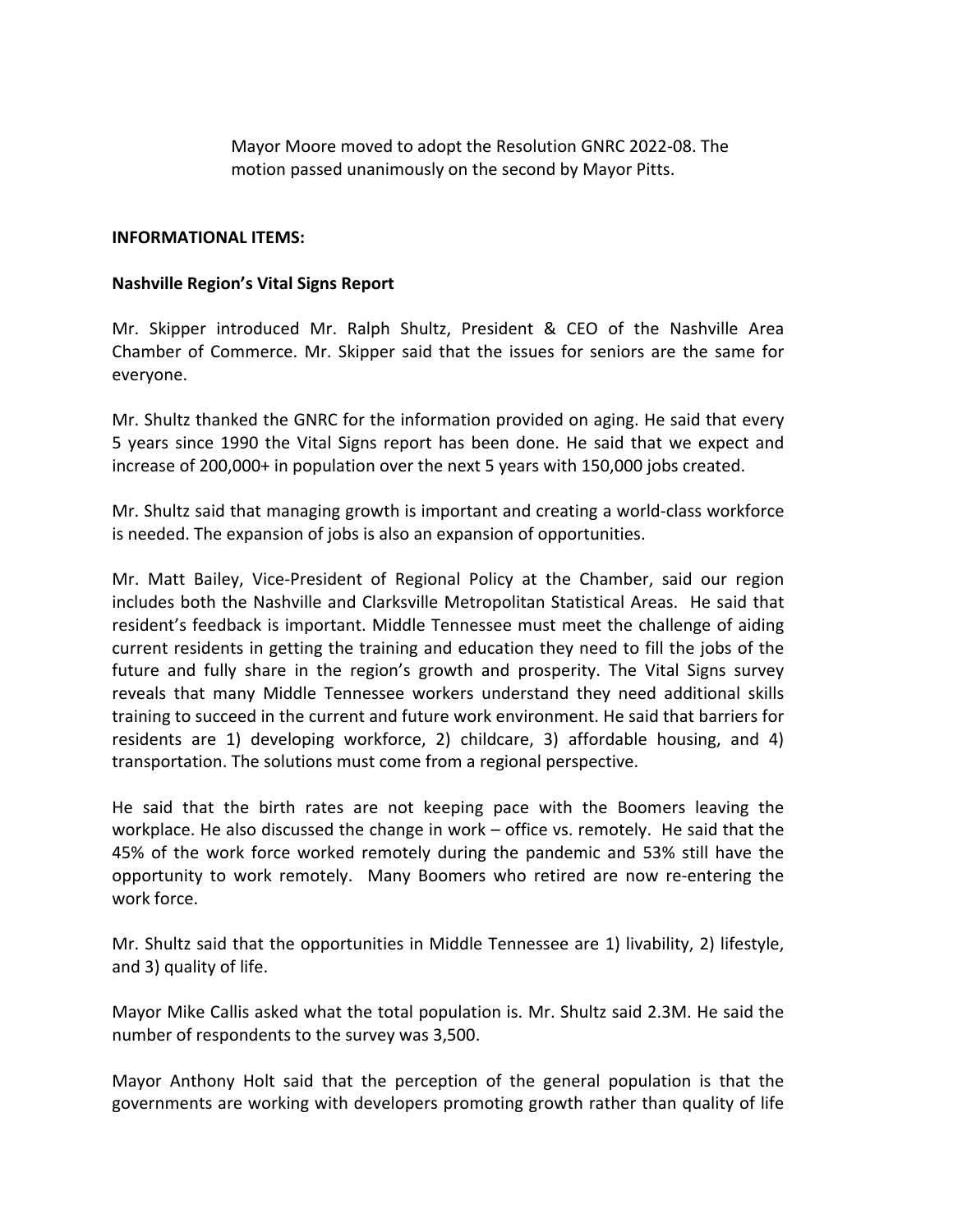where housing is available to residents. He asked how the mayors can combat this perception to let the population know that it is not promoting growth but trying to accommodate the growth that is occurring. Mr. Shultz said it starts with the message that jobs represent opportunity for growth by attracting developers and driving supply which will eventually drive supply which will affect the cost curve of housing. Transportation and housing cannot really be separated. Mayor Brown said that there is a real need to build affordable homes. Mr. Skipper said that there is a gap between perception and reality when it comes to the supply/demand for housing. Mayor Holt said that public has a different perspective.

Mayor Moore said that the Mayors Caucus met recently with state elected officials promoting transportation/solid waste/housing. He said that the Legislature took local's tools away. He said that this needs to be addressed. He said that the childcare is also a very important issue. The mayors need to turn on the heat on the Legislature to get these issues addressed. Mayor Callis asked for a breakdown of respondents per county. Mr. Shultz said they can get him that information.

Mayor Brown said that economic education is needed in the local communities.

Mayor Anderson said that in building roads there is an enormous amount of time dealing with the utility companies which is causing delays.

Mayor Vogle said that recycling is also an issue.

#### **REGULAR REPORTS**

**a) PRESIDENT'S REPORT** 

There was none.

#### **b) EXECUTIVE DIRECTOR'S REPORT**

Mr. Skipper said that GNRC has announced a new grant opportunity in partnership with the TN Dept of Economic and Community Development to help expand Child Care capacity across the region. He said that the staff is assisting local jurisdictions that have opted into the Child Care Creation Grant Program with daycare outreach and application development. Additional information is available online at: http://www.gnrc.org/grants/childcare.

Mr. Skipper shared information about the Good Jobs Challenge Grant application submitted to the U.S. EDA in partnership with the Northern Middle Tennessee Workforce Board. He said the application requested approximately \$20M to help target low‐income households across Middle TN with job training aligned with regional workforce needs. Mr. Skipper said that the staff will keep the members posted on the highly competitive program.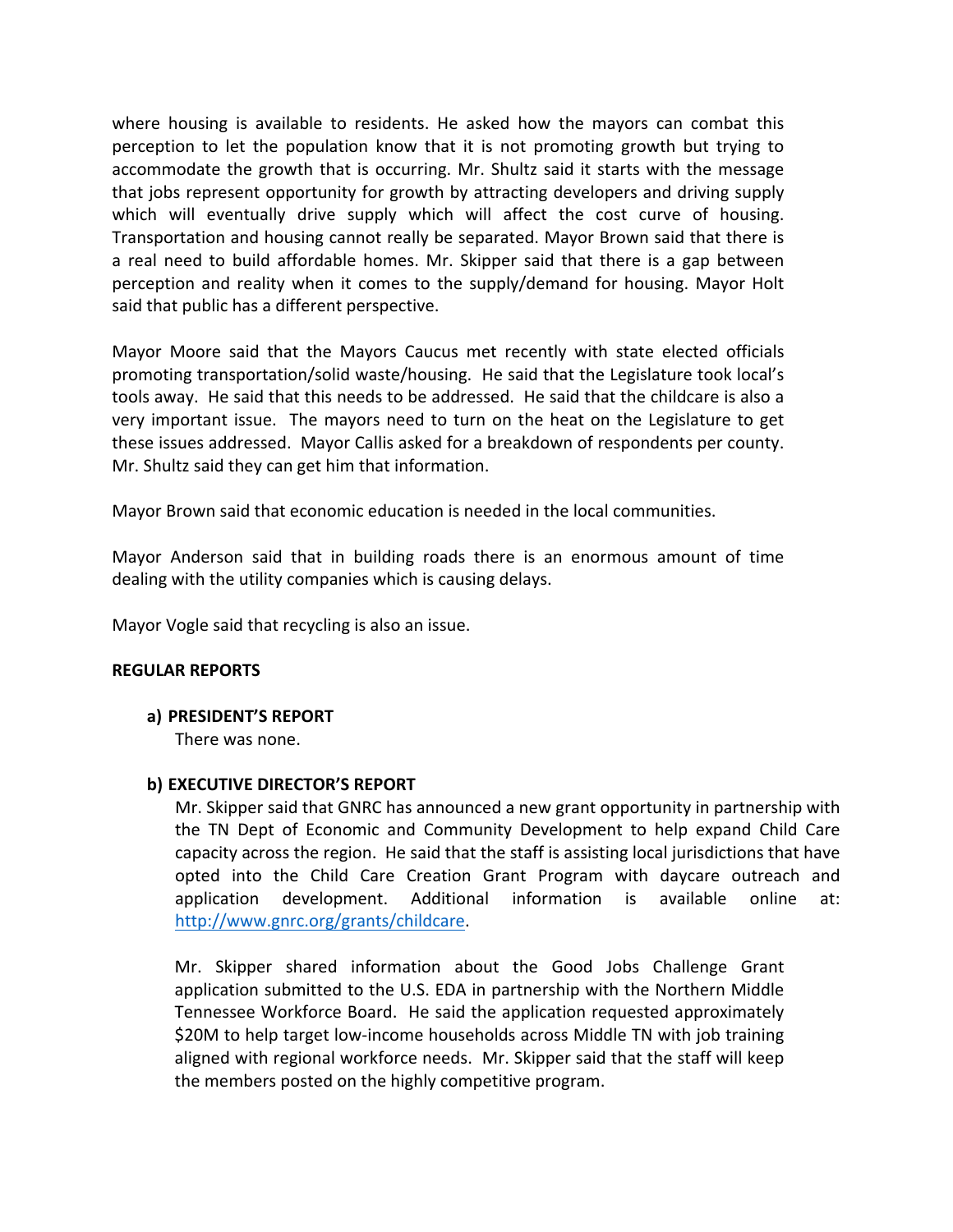Mr. Skipper said the membership dues estimates were sent out.

With no further business, the meeting was adjourned at 11:48 a.m.

Respectfully submitted,

Lou Edwards Recording Secretary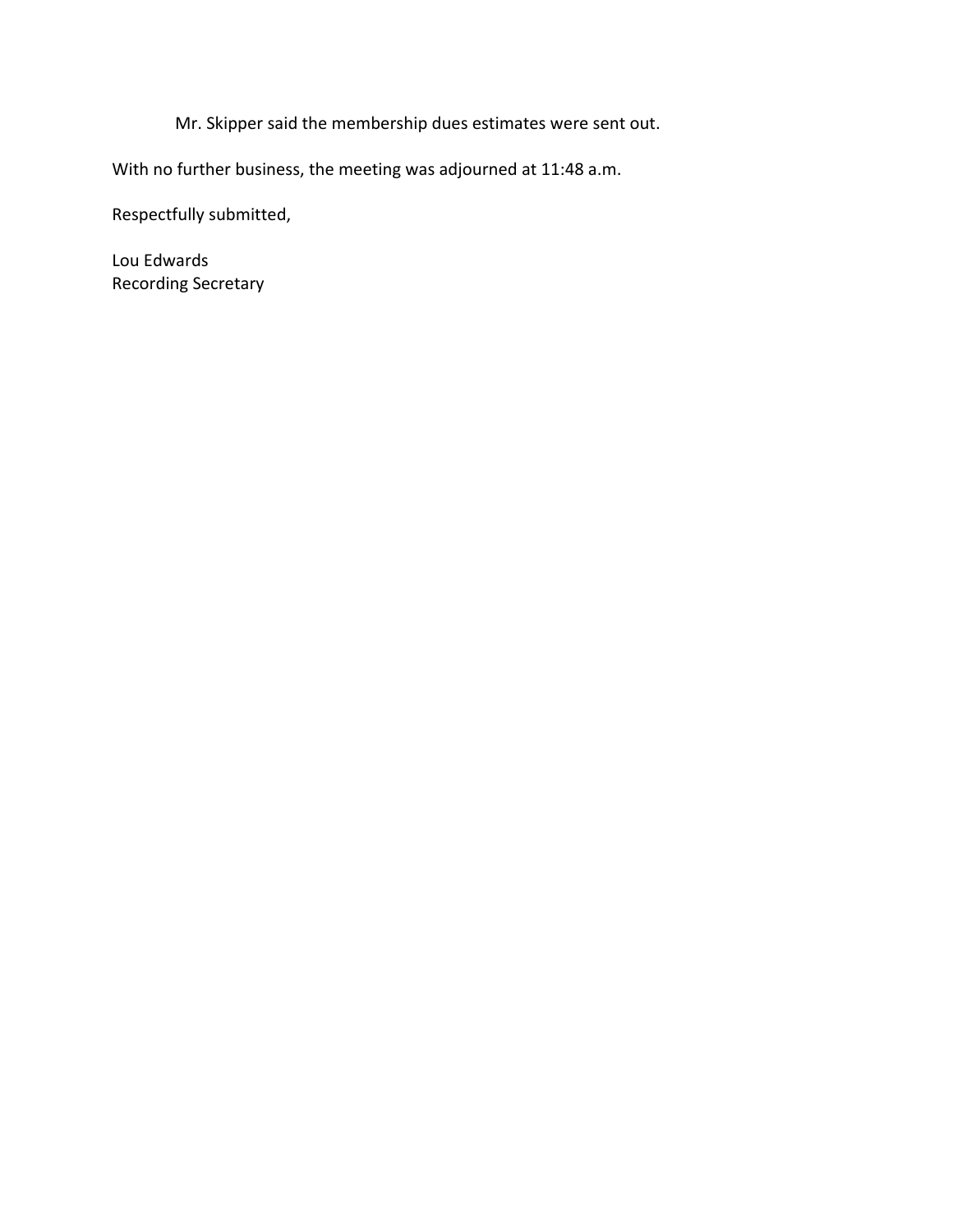## <span id="page-10-0"></span>**Agenda Item 3a. Monthly Financial Report**

## **Background**

Monthly financial reports are posted online at www.gnrc.org/budget.

### **Recommendation**

Approve monthly financial report.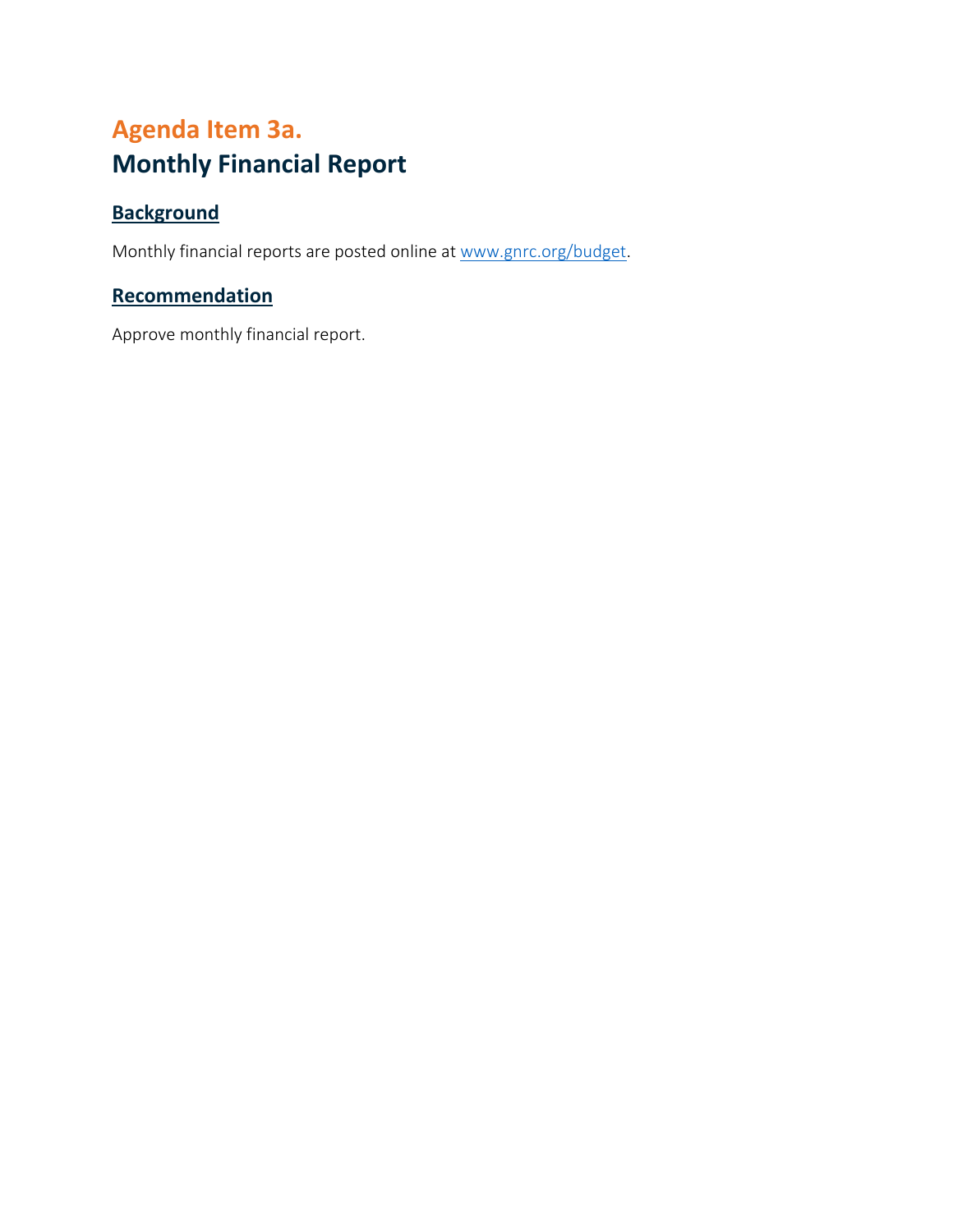# **Monthly Financial Metrics**

| <b>Member Dues</b>                    | <b>Annual Budget</b>                    | <b>Cash on Hand</b>                 |  |  |  |  |  |
|---------------------------------------|-----------------------------------------|-------------------------------------|--|--|--|--|--|
| <b>57% Paid</b><br>\$307K Outstanding | <b>53% Expended</b><br>Thru 9/12 Months | 34 Days<br><b>Available Funding</b> |  |  |  |  |  |
|                                       |                                         |                                     |  |  |  |  |  |
| <b>Cash Savings</b>                   | <b>Program Budgets</b>                  | <b>Due from Invoices</b>            |  |  |  |  |  |

GNRC GREATER NASHVILLE REGIONAL COUNCIL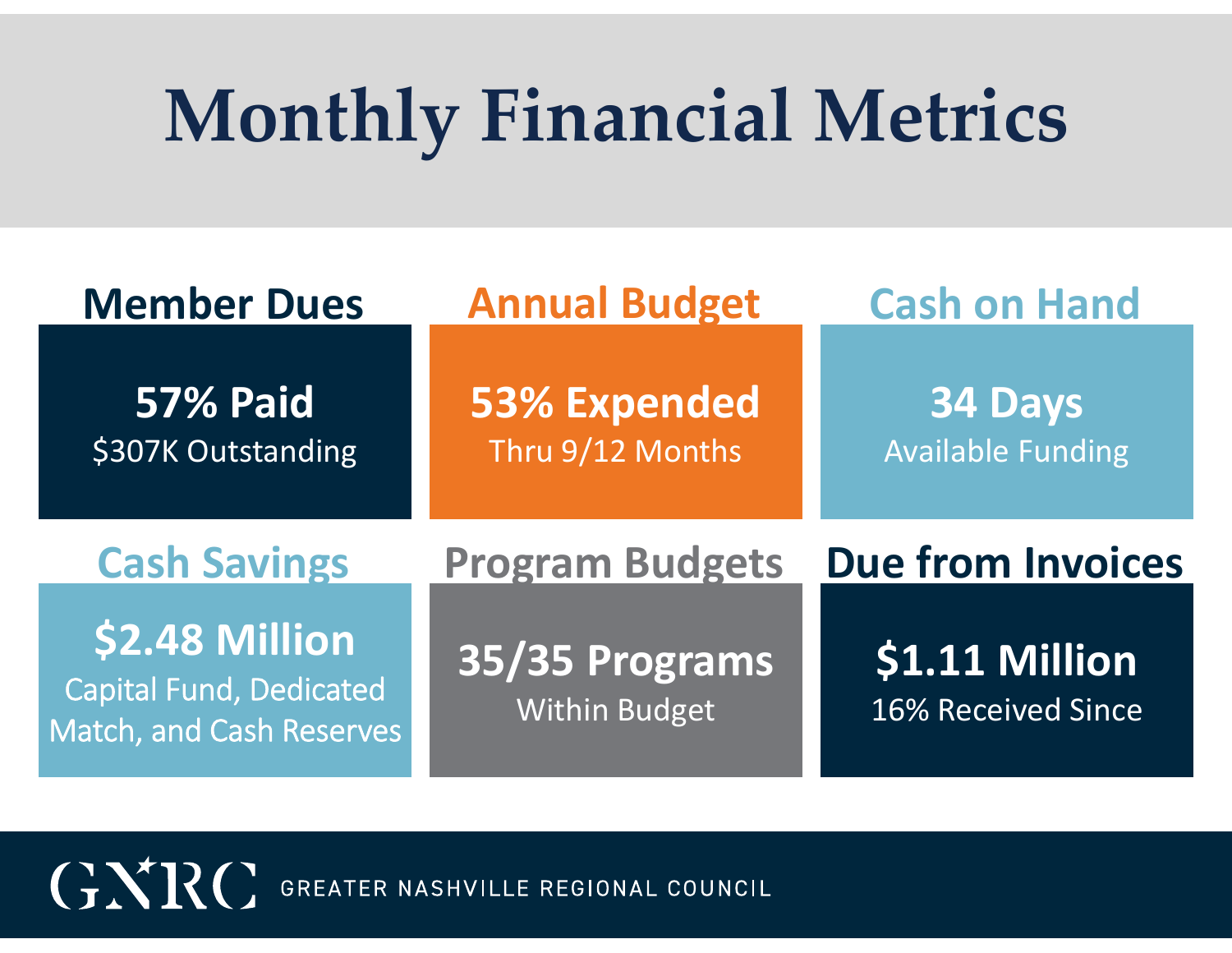#### **Greater Nashville Regional Council MONTHLY FINANCIAL REPORT For the period of July 1, 2021 thru March 31, 2022**

|                                               | <b>GNRC</b>                                      |                  |                 |                     |         |                   |                |              | <b>GNRC</b>                          |    |               |  |  |
|-----------------------------------------------|--------------------------------------------------|------------------|-----------------|---------------------|---------|-------------------|----------------|--------------|--------------------------------------|----|---------------|--|--|
|                                               | <b>Total Program and Administrative Expenses</b> |                  |                 |                     |         |                   |                |              | <b>Cash &amp; Invoicing Balances</b> |    |               |  |  |
| <b>Line Items</b>                             |                                                  | <b>Budgeted</b>  | <b>Expended</b> |                     |         |                   | <b>Balance</b> |              | <b>March 2022</b>                    |    |               |  |  |
|                                               |                                                  |                  |                 | <b>July to Date</b> |         | <b>March 2022</b> |                |              |                                      |    |               |  |  |
| Personnel                                     |                                                  | 6,958,986.97     | l s             | 4,237,438.90        | ۱ś      | 477,439.66 \$     |                | 2,721,548.07 |                                      |    |               |  |  |
| <b>GNRC Salaries</b>                          |                                                  | 4,970,704.98 \$  |                 | 2,734,775.25        | l \$    | 309,955.04 \$     |                | 2,235,929.73 |                                      |    |               |  |  |
| <b>Contracted Personnel</b>                   |                                                  |                  |                 | 20,142.00           | Ś       |                   |                | (20, 142.00) |                                      |    |               |  |  |
| Fringe                                        |                                                  | 1,988,281.99     |                 | 1,482,521.65        | Ŝ       | 167,484.62        |                | 505,760.34   |                                      |    |               |  |  |
| Office Space Leases and Assessments           |                                                  | 470,199.92       |                 | 379,977.56          |         | 42,088.28         |                | 90,222.36    |                                      |    |               |  |  |
| <b>Office Cleaning Service</b>                |                                                  | $6,000.00$ \$    |                 | 1,512.00            |         |                   |                | 4,488.00     |                                      |    |               |  |  |
| Computer Lease and IT Support                 |                                                  | 218,790.00       | I\$             | 127,790.90          |         | 11,596.60         |                | 90,999.10    |                                      |    |               |  |  |
| HR & Payroll Services                         |                                                  | 54,039.00        |                 | 17,902.87           |         | 1,008.80          | ς              | 36,136.13    |                                      |    |               |  |  |
| Interest Expense for Line of Credit           |                                                  | 1,000.00         | I \$            |                     |         |                   |                | 1,000.00     | <b>Cash Balances</b>                 |    |               |  |  |
| <b>GNRC Auditing Services</b>                 |                                                  | 45,000.00        |                 | 47,100.00           |         |                   |                | (2,100.00)   | Simmons Bank - Operating Account S   |    | 1,030,965.45  |  |  |
| <b>GNRC Legal Fees</b>                        |                                                  | 5,000.00         |                 |                     |         |                   |                | 5,000.00     | LGIP - Reserve Account 5             |    | 2,481,065.40  |  |  |
| <b>GNRC Insurance</b>                         |                                                  | 72,000.00        |                 | 56,928.12           |         |                   |                | 15,071.88    | <b>Less TCAD Advance (Dedicated)</b> | Ŝ. |               |  |  |
| <b>Employee Parking &amp; Transit Passes</b>  |                                                  | 43,200.00        |                 | 16,479.40           |         |                   |                | 26,720.60    | Available Cash in Accounts 5         |    | 3,512,030.85  |  |  |
| Area Travel and Parking                       |                                                  | 124,100.00       |                 | 19,751.04           |         | 2.980.43          |                | 104,348.96   |                                      |    |               |  |  |
| <b>Workshops and Conference</b>               |                                                  | 164,550.00       |                 | 14,748.18           | -Ś      | 648.32            |                | 149,801.82   |                                      |    |               |  |  |
| <b>Printing &amp; Publications</b>            |                                                  | 68,082.50        |                 | 26,656.03           |         | 2,076.66          | ς              | 41,426.47    | <b>Invoicing Balances</b>            |    |               |  |  |
| <b>Consumable Supplies</b>                    |                                                  | 53,530.00        |                 | 12,203.63           | -Ś      | 1,402.14          |                | 41,326.37    | Revenue Received from Invoices   \$  |    | 9,694,828.16  |  |  |
| Postage                                       |                                                  | 9,070.00         |                 | 7,900.93            |         | 264.00            |                | 1,169.07     | Payments Due from Invoices \ \$      |    | 1,111,224.98  |  |  |
| Membership Fees & Professional Certifications | ς                                                | 38,750.00        |                 | 28,405.89           | Ŝ       |                   |                | 10,344.11    | Amount to Invoice 5                  |    | 234,569.93    |  |  |
| Periodical and Data Subscriptions             |                                                  | 140,178.00 \$    |                 | 448.12              | $\zeta$ |                   |                | 139,729.88   | Total Revenue from Invoices   \$     |    | 11,040,623.07 |  |  |
| <b>Public Noticing/ Marketing</b>             |                                                  | 45,000.00        | l ś             | 15,182.00           | Ś       | 1,525.00          |                | 29,818.00    |                                      |    |               |  |  |
| Software and Devices                          |                                                  | 136,081.00       |                 | 102,064.50          | Ŝ.      | 680.00            | ς              | 34,016.50    |                                      |    |               |  |  |
| Communications                                |                                                  | 56,672.00        |                 | 36,719.46           | -Ś      | 4,190.55 \$       |                | 19,952.54    |                                      |    |               |  |  |
| <b>Consultant Services</b>                    |                                                  | 1,325,000.00     |                 | 168,351.15          | Ŝ.      | 6,380.00          | Ś              | 1,156,648.85 |                                      |    |               |  |  |
| Program Audit Fee                             |                                                  | 12,000.00        | I\$             | 9,400.00            | $\zeta$ | 4,700.00          | ς              | 2,600.00     |                                      |    |               |  |  |
| Program Legal Fees                            |                                                  | 48,000.00        | I Ś             | 45,245.25           | $\zeta$ | 3,326.59          |                | 2,754.75     |                                      |    |               |  |  |
| Program Insurance                             |                                                  | 12,500.00        |                 | 12,520.25           |         |                   |                | (20.25)      |                                      |    |               |  |  |
| Auto Repair & Maintenance                     |                                                  | 1,000.00         |                 |                     |         |                   |                | 1,000.00     |                                      |    |               |  |  |
| Miscellaneous                                 |                                                  | 41,554.00        | I Ś             | 2,920.49            | Ŝ.      | 134.91            |                | 38,633.51    |                                      |    |               |  |  |
| <b>Allocated Admin</b>                        |                                                  |                  |                 |                     |         |                   |                |              |                                      |    |               |  |  |
| Pass Thru Grants                              | Ś.                                               | 10,874,020.00    | ۱ś.             | 5,652,976.40        | l ś     | 602,898.69 \$     |                | 5,221,043.60 |                                      |    |               |  |  |
| <b>Totals</b>                                 |                                                  | 21,024,303.39 \$ |                 | 11,040,623.07       | -Ś      | $1,163,340.63$ \$ |                | 9,983,680.32 |                                      |    |               |  |  |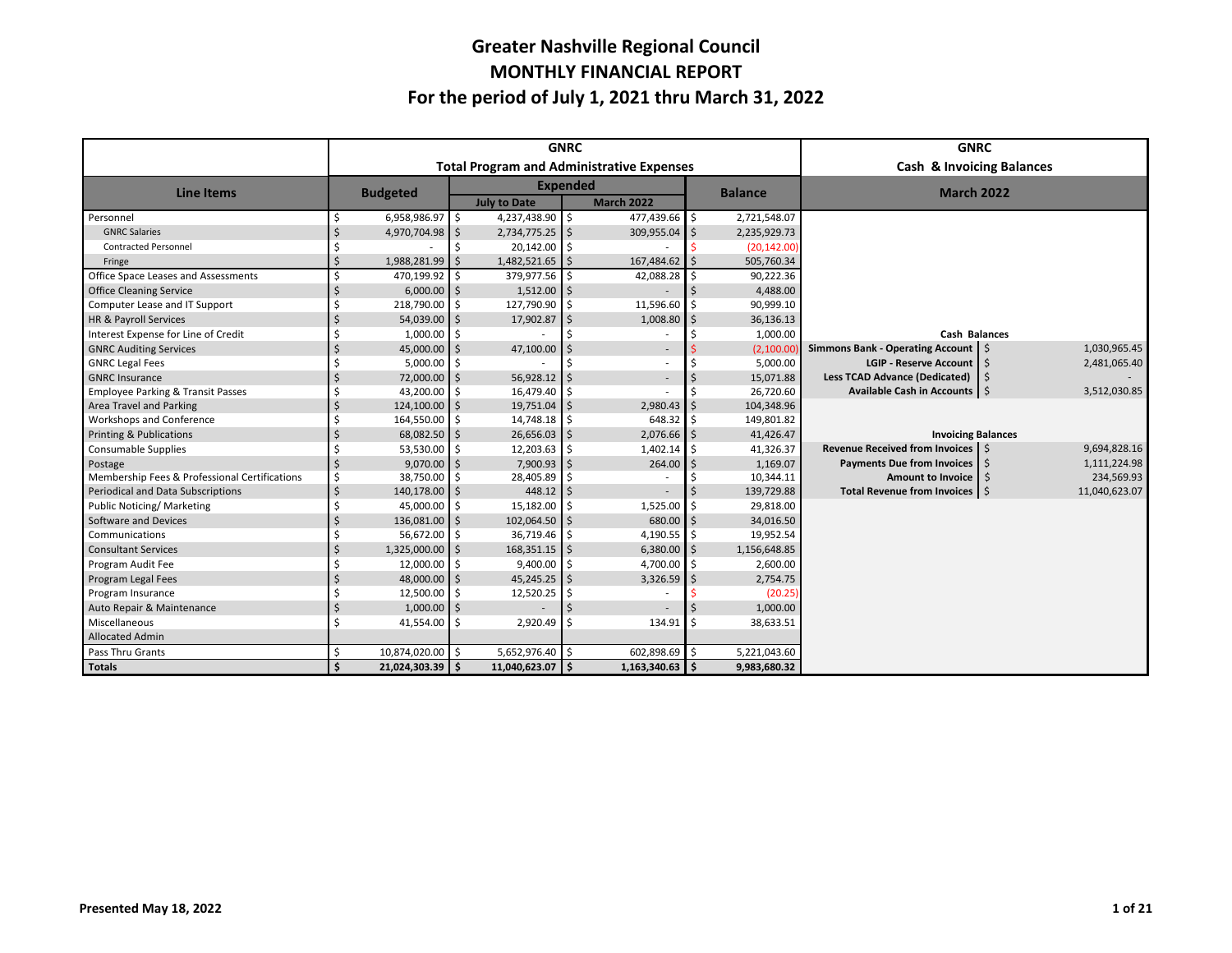#### **Greater Nashville Regional Council MONTHLY FINANCIAL REPORT For the period of July 1, 2021 thru March 31, 2022**

|                                               |         | <b>GNRC</b>              |      |                                          |              |                          |                | <b>GNRC</b>                    |                    |               |                                          |                |     |              |              |                |
|-----------------------------------------------|---------|--------------------------|------|------------------------------------------|--------------|--------------------------|----------------|--------------------------------|--------------------|---------------|------------------------------------------|----------------|-----|--------------|--------------|----------------|
|                                               |         | <b>Program Expenses</b>  |      |                                          |              |                          |                | <b>Administrative Expenses</b> |                    |               |                                          |                |     |              |              |                |
| <b>Line Items</b>                             |         | <b>Expended</b>          |      |                                          |              |                          | <b>Balance</b> |                                |                    |               | <b>Expended</b>                          |                |     |              |              | <b>Balance</b> |
|                                               |         | <b>Budgeted</b>          |      | <b>March 2022</b><br><b>July to Date</b> |              |                          |                |                                | <b>Budget</b>      |               | <b>March 2022</b><br><b>July to Date</b> |                |     |              |              |                |
| Personnel                                     |         | 5,678,430.27             | Ś    | 3,349,249.48                             | Ś            | 385,679.11               | Ŝ.             | 2,329,180.79                   | \$                 | 1,280,556.70  | \$                                       | 888,189.42     | \$. | 91,760.55    | ١s           | 392,367.28     |
| <b>GNRC Salaries</b>                          | \$      | 4,056,021.62             | S.   | 2,171,875.71                             | Ś            | 250,451.41               | Ś.             | 1,884,145.91                   | $\mathsf{S}$       | 914,683.36 \$ |                                          | 562,899.54 \$  |     | 59,503.63 \$ |              | 351,783.82     |
| <b>Contracted Personnel</b>                   |         |                          |      |                                          | Ś            |                          | ς.             |                                |                    |               | Ś.                                       | 20,142.00      |     |              |              | (20, 142.00)   |
| Fringe                                        | Ś       | 1,622,408.65             |      | 1,177,373.77                             |              | 135,227.70               | Ś.             | 445,034.88                     | \$                 | 365,873.34    | $\zeta$                                  | 305,147.88 \$  |     | 32,256.92 \$ |              | 60,725.46      |
| Office Space Leases and Assessments           |         |                          |      |                                          | Ś            |                          |                |                                | Ś                  | 470.199.92    | Ŝ.                                       | 379,987.56     | Ś.  | 42,088.28    | l \$         | 90,212.36      |
| <b>Office Cleaning Service</b>                |         | $\sim$                   |      | $\overline{\phantom{a}}$                 | Ś            | $\overline{\phantom{a}}$ | Ś              | $\overline{\phantom{a}}$       | Ś                  | 6,000.00      | \$                                       | 1,512.00       |     |              |              | 4,488.00       |
| Computer Lease and IT Support                 |         |                          |      |                                          | Ś            |                          |                |                                | Ś                  | 218,790.00    | \$                                       | 127,790.90     | Ŝ.  | 11,596.60    | l ś          | 90,999.10      |
| HR & Payroll Services                         |         | $\overline{\phantom{a}}$ |      | $\overline{\phantom{a}}$                 |              |                          |                | ÷.                             | Ś                  | 54,039.00     | Ś.                                       | 17,902.87 \$   |     | 1,008.80     | Ŝ.           | 36,136.13      |
| Interest Expense for Line of Credit           |         |                          |      |                                          | Ś            |                          |                |                                | Ś                  |               | Ś                                        |                |     |              | \$           |                |
| <b>GNRC Auditing Services</b>                 |         | $\overline{\phantom{a}}$ |      | $\overline{\phantom{a}}$                 |              |                          |                | $\sim$                         | $\zeta$            | 45,000.00     | Ŝ.                                       | 47,100.00      |     |              |              | (2,100.00)     |
| <b>GNRC Legal Fees</b>                        |         |                          |      |                                          | Ś            |                          |                |                                | Ś                  | 5,000.00      | l \$                                     |                |     |              | Ś            | 5,000.00       |
| <b>GNRC Insurance</b>                         |         | $\overline{\phantom{a}}$ |      |                                          |              | $\overline{\phantom{a}}$ | Ś              | $\overline{\phantom{a}}$       | $\zeta$            | 72,000.00     | $\mathsf{\hat{S}}$                       | 58.928.12      |     |              | $\mathsf{S}$ | 13,071.88      |
| <b>Employee Parking &amp; Transit Passes</b>  |         |                          |      |                                          | Ś            |                          |                |                                | Ś                  | 43,200.00     | Ŝ.                                       | 16,479.40      |     |              | Ŝ.           | 26.720.60      |
| Area Travel and Parking                       | $\zeta$ | 116,100.00               | l \$ | 18,010.47                                | $\zeta$      | 2,626.39                 | Ś              | 98,089.53                      | $\zeta$            | 8,000.00      | $\mathsf{\hat{S}}$                       | $1,740.57$ \$  |     | 354.04       | <sup>5</sup> | 6,259.43       |
| Workshops and Conference                      | Ś       | 109,550.00 \$            |      | 9,779.12                                 | \$           | 634.43                   | Ś              | 99,770.88                      | \$                 | 40,000.00     | Ś.                                       | 4,969.06       | \$  | 13.89        | -Ś           | 35,030.94      |
| Printing & Publications                       | Ś       | 33,082.50 \$             |      | 3,539.34                                 | Ŝ.           | 90.07                    | Ś.             | 29,543.16                      | <sub>S</sub>       | 35,000.00     | \$                                       | $23,116.69$ \$ |     | 1,986.59     | $\mathsf{I}$ | 11,883.31      |
| <b>Consumable Supplies</b>                    |         | 18,530.00 \$             |      | 1,065.21                                 | \$           | 252.70                   | Ś              | 17,464.79                      | \$                 | 35,000.00     | Ś.                                       | 11,138.42      | Ś.  | 1,149.44     | Ŝ.           | 23,861.58      |
| Postage                                       | \$      | 4,070.00 \$              |      | 528.93                                   | Ś.           | 116.00                   | Ś              | 3,541.07                       | $\mathsf{\dot{S}}$ | 5,000.00      | $\zeta$                                  | 7,372.00 \$    |     | 148.00       | Š.           | (2,372.00)     |
| Membership Fees & Professional Certifications | \$      | 28,750.00 \$             |      | 17,452.89                                | Ś            |                          | Ś              | 11,297.11                      | \$                 | 10,000.00     | Ŝ.                                       | 10,953.00      |     |              |              | (953.00)       |
| Periodical and Data Subscriptions             | \$      | 125,178.00 \$            |      | 426.12                                   | Ś            |                          | Ś.             | 124,751.88                     | $\zeta$            | 15,000.00     | \$                                       | 22.00          |     |              | ς            | 14,978.00      |
| Public Noticing/ Marketing                    | \$      | 35,000.00 \$             |      | 10,120.33                                | \$           | 1,016.67                 | Ŝ.             | 24,879.67                      | \$                 | 10,000.00     | \$                                       | $5,061.67$ \$  |     | 508.33       | l \$         | 4,938.33       |
| Software and Devices                          | Ś       | $101,081.00$ \$          |      | 71,130.26                                | Ŝ.           | 202.00                   | Ś.             | 29,950.74                      | S.                 | 35,000.00     | $\zeta$                                  | $30,934.24$ \$ |     | 478.00       | 15           | 4,065.76       |
| Communications                                |         | 19,560.00 \$             |      | 12,741.44                                | \$           | 736.91                   | Ś              | 6,818.56                       | \$                 | 37,112.00     | Ŝ.                                       | 23,978.02      | Ś.  | 3,453.64     | l \$         | 13,133.98      |
| <b>Consultant Services</b>                    |         | 1,195,000.00 \$          |      | 111,647.85                               | Ś            | 130.00                   | \$             | 1,083,352.15                   | $\dot{\mathsf{S}}$ | 50,000.00     | $\dot{\mathsf{S}}$                       | $453.30$ \$    |     |              |              | 49,546.70      |
| Program Audit Fee                             |         | 12,000.00 \$             |      | 9,400.00                                 | \$           | 4,700.00                 | Ś.             | 2,600.00                       |                    |               |                                          |                |     |              |              |                |
| Program Legal Fees                            |         | 48,000.00 \$             |      | 45,245.25                                | Ś.           | 3,326.59                 | Ś.             | 2,754.75                       |                    |               | Ś                                        | $\overline{a}$ |     |              |              |                |
| Program Insurance                             |         | 12,500.00 \$             |      | 12,520.25                                | \$           |                          |                | (20.25)                        |                    |               | ς                                        |                |     |              |              |                |
| Auto Repair & Maintenance                     |         | $1,000.00$ \$            |      |                                          | Ś            |                          | Ś.             | 1,000.00                       |                    |               | Ś                                        |                |     |              |              |                |
| Miscellaneous                                 |         | 22,804.00 \$             |      | 2,038.71                                 | \$           | 108.60                   | Ŝ.             | 20,765.29                      | \$                 | 10,000.00     | Ś.                                       | 115.71         | Ś.  | 26.31        | ς            | 9,884.29       |
| <b>Allocated Admin</b>                        |         | 2,484,881.09 \$          |      | 1,462,667.96                             | Ś            | 168,335.52               | Ś.             | 1,022,213.13                   |                    |               | ς                                        | $\overline{a}$ |     |              |              |                |
| Pass Thru Grants                              |         | 10,874,020.00            |      | 5,652,976.40                             | Ś            | 602,898.69               | Ś              | 5,221,043.60                   |                    |               |                                          |                |     |              |              |                |
| <b>Totals</b>                                 |         | 20,919,536.85            | I\$  | 10,790,540.01                            | $\mathsf{S}$ | 1,170,853.68             | Ś.             | 10,128,996.84                  | Ŝ.                 | 2,484,897.62  | Ś.                                       | 1,657,744.95   | Ś.  | 154,572.47   | <sup>5</sup> | 827,152.67     |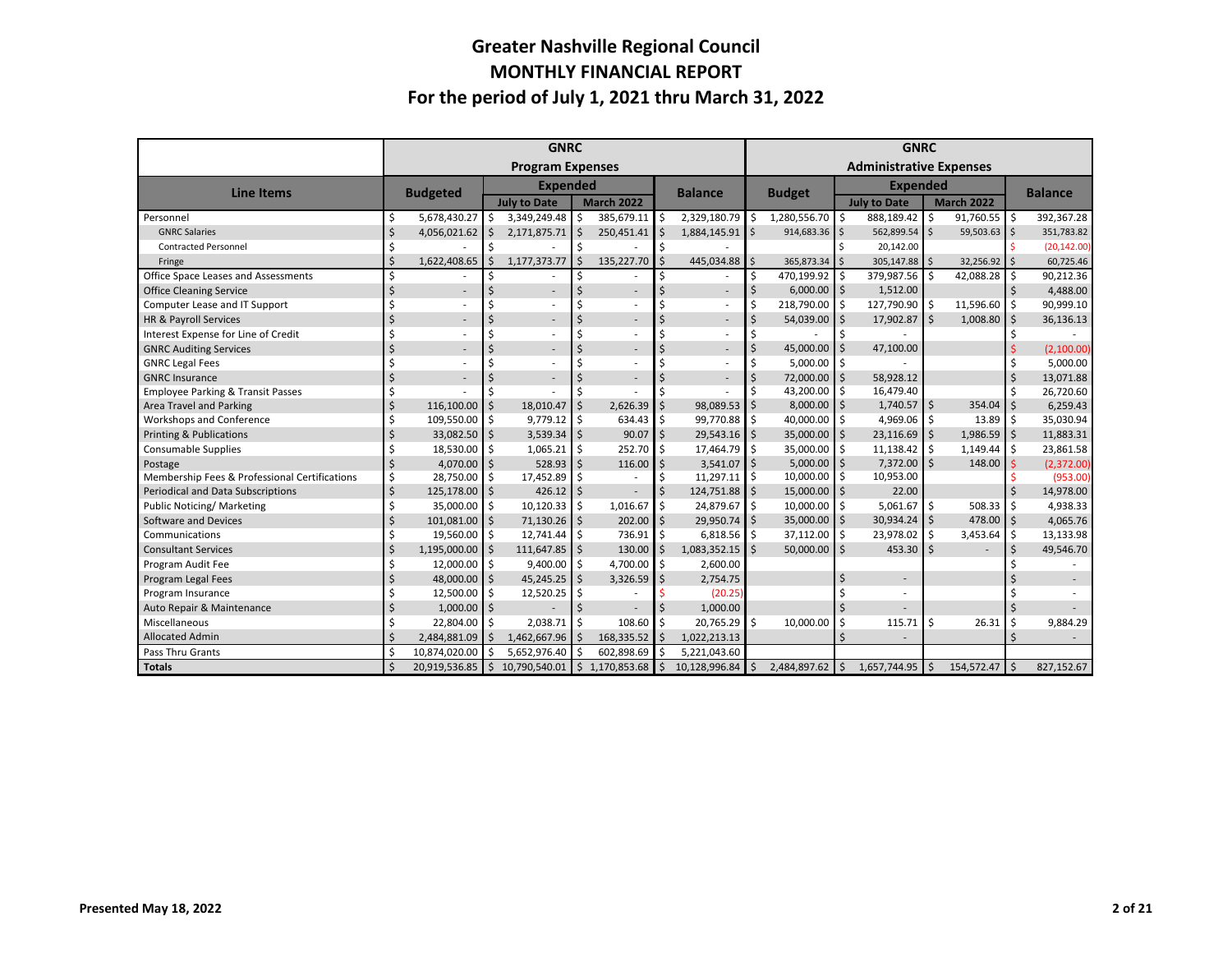#### **Greater Nashville Regional Council MONTHLY FINANCIAL REPORT For the period of July 1, 2021 thru March 31, 2022**

|                                               | <b>GNRC</b>           |                          |                          |           |  |  |  |  |  |
|-----------------------------------------------|-----------------------|--------------------------|--------------------------|-----------|--|--|--|--|--|
|                                               | <b>Cash Account</b>   |                          |                          |           |  |  |  |  |  |
| <b>Line Items</b>                             | <b>Budget</b>         | <b>Expended</b>          | <b>Balance</b>           |           |  |  |  |  |  |
|                                               |                       | <b>July to Date</b>      | <b>March 2022</b>        |           |  |  |  |  |  |
| Personnel                                     |                       |                          |                          |           |  |  |  |  |  |
| <b>GNRC Salaries</b>                          |                       | $\overline{\phantom{a}}$ |                          |           |  |  |  |  |  |
| <b>Contracted Personnel</b>                   |                       |                          |                          |           |  |  |  |  |  |
| Fringe                                        |                       |                          |                          |           |  |  |  |  |  |
| Office Space Leases and Assessments           |                       | (10.00)                  |                          | 10.00     |  |  |  |  |  |
| <b>Office Cleaning Service</b>                |                       | $\overline{\phantom{a}}$ |                          |           |  |  |  |  |  |
| Computer Lease and IT Support                 |                       |                          |                          |           |  |  |  |  |  |
| HR & Payroll Services                         |                       |                          |                          |           |  |  |  |  |  |
| Interest Expense for Line of Credit           | 1,000.00              |                          |                          | 1,000.00  |  |  |  |  |  |
| <b>GNRC Auditing Services</b>                 |                       |                          |                          |           |  |  |  |  |  |
| <b>GNRC Legal Fees</b>                        |                       |                          |                          |           |  |  |  |  |  |
| <b>GNRC Insurance</b>                         |                       | (2,000.00)               |                          | 2,000.00  |  |  |  |  |  |
| <b>Employee Parking &amp; Transit Passes</b>  |                       |                          |                          |           |  |  |  |  |  |
| <b>Area Travel and Parking</b>                |                       |                          |                          |           |  |  |  |  |  |
| Workshops and Conference                      | 15,000.00             |                          |                          | 15,000.00 |  |  |  |  |  |
| <b>Printing &amp; Publications</b>            |                       |                          |                          |           |  |  |  |  |  |
| <b>Consumable Supplies</b>                    |                       |                          |                          |           |  |  |  |  |  |
| Postage                                       |                       |                          |                          |           |  |  |  |  |  |
| Membership Fees & Professional Certifications |                       |                          |                          |           |  |  |  |  |  |
| Periodical and Data Subscriptions             |                       |                          |                          |           |  |  |  |  |  |
| <b>Public Noticing/ Marketing</b>             |                       |                          |                          |           |  |  |  |  |  |
| Software and Devices                          |                       |                          |                          |           |  |  |  |  |  |
| Communications                                |                       |                          |                          |           |  |  |  |  |  |
| <b>Consultant Services</b>                    | 80,000.00             | 56,250.00                | 6,250.00                 | 23,750.00 |  |  |  |  |  |
| Program Audit Fee                             |                       |                          |                          |           |  |  |  |  |  |
| Program Legal Fees                            |                       |                          |                          |           |  |  |  |  |  |
| Program Insurance                             |                       |                          |                          |           |  |  |  |  |  |
| Auto Repair & Maintenance                     |                       |                          |                          |           |  |  |  |  |  |
| Miscellaneous                                 | 8,750.00              | 766.07                   |                          | 7,983.93  |  |  |  |  |  |
| <b>Allocated Admin</b>                        |                       |                          |                          |           |  |  |  |  |  |
| Pass Thru Grants                              |                       |                          |                          |           |  |  |  |  |  |
| <b>Totals</b>                                 | $\zeta$<br>104,750.00 | $\zeta$<br>55,006.07     | $\zeta$<br>$6,250.00$ \$ | 49,743.93 |  |  |  |  |  |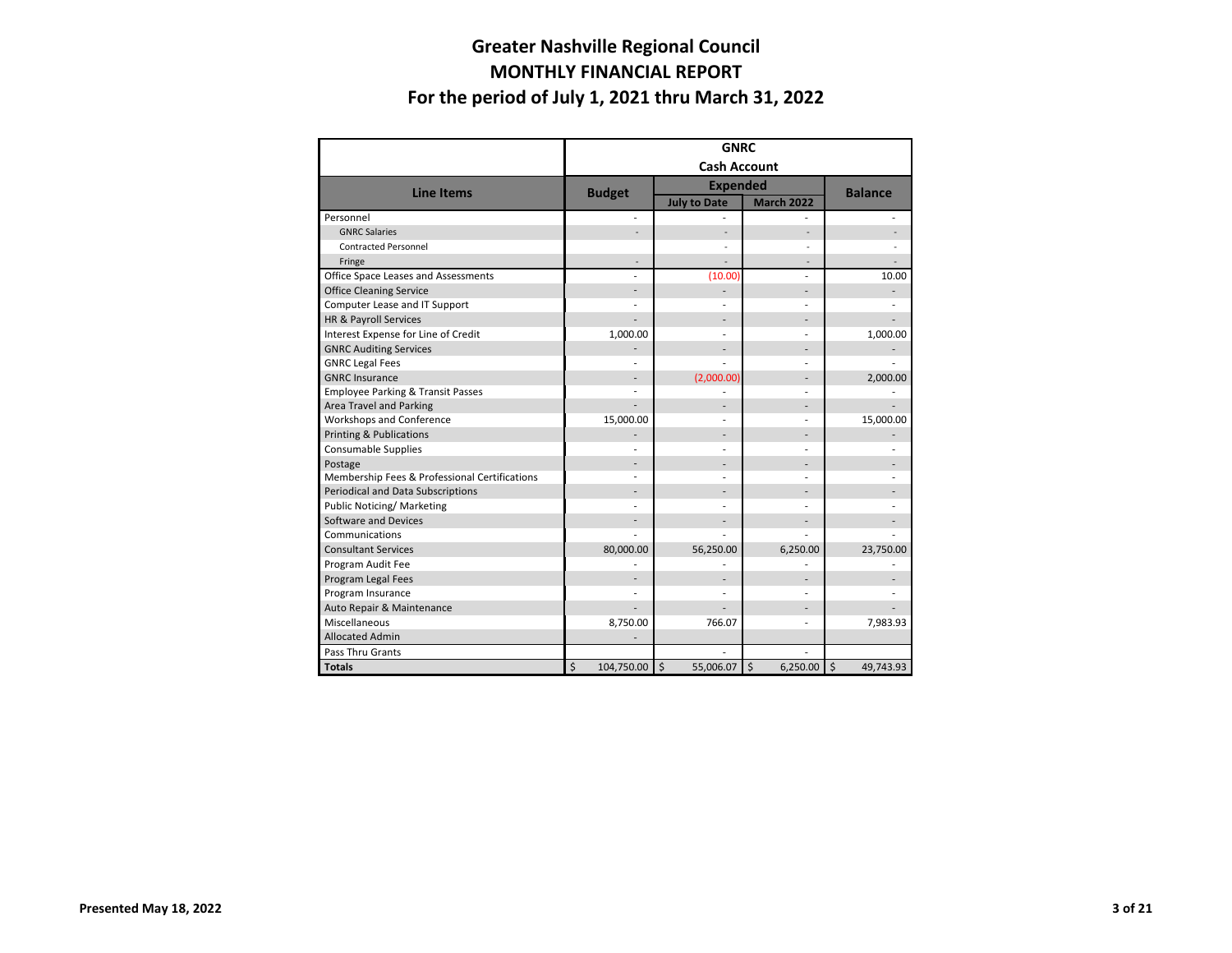## <span id="page-15-0"></span>**Agenda Item 3b. Resolution GNRC 2022‐09 Approving a Continuation Budget thru September 2022**

#### **Background**

Staff will present the proposed continuation budget to cover the first quarter of FY 2023. Though GNRC operates on the state fiscal year, the full Council body adopts the annual budget at its annual meeting in September.

**The current annual work program and budget can be found online at:**  https://www.gnrc.org/budget

#### **Recommendation**

Adopt Resolution 2022‐09, approving a continuation budget to authorize programming through September 2022.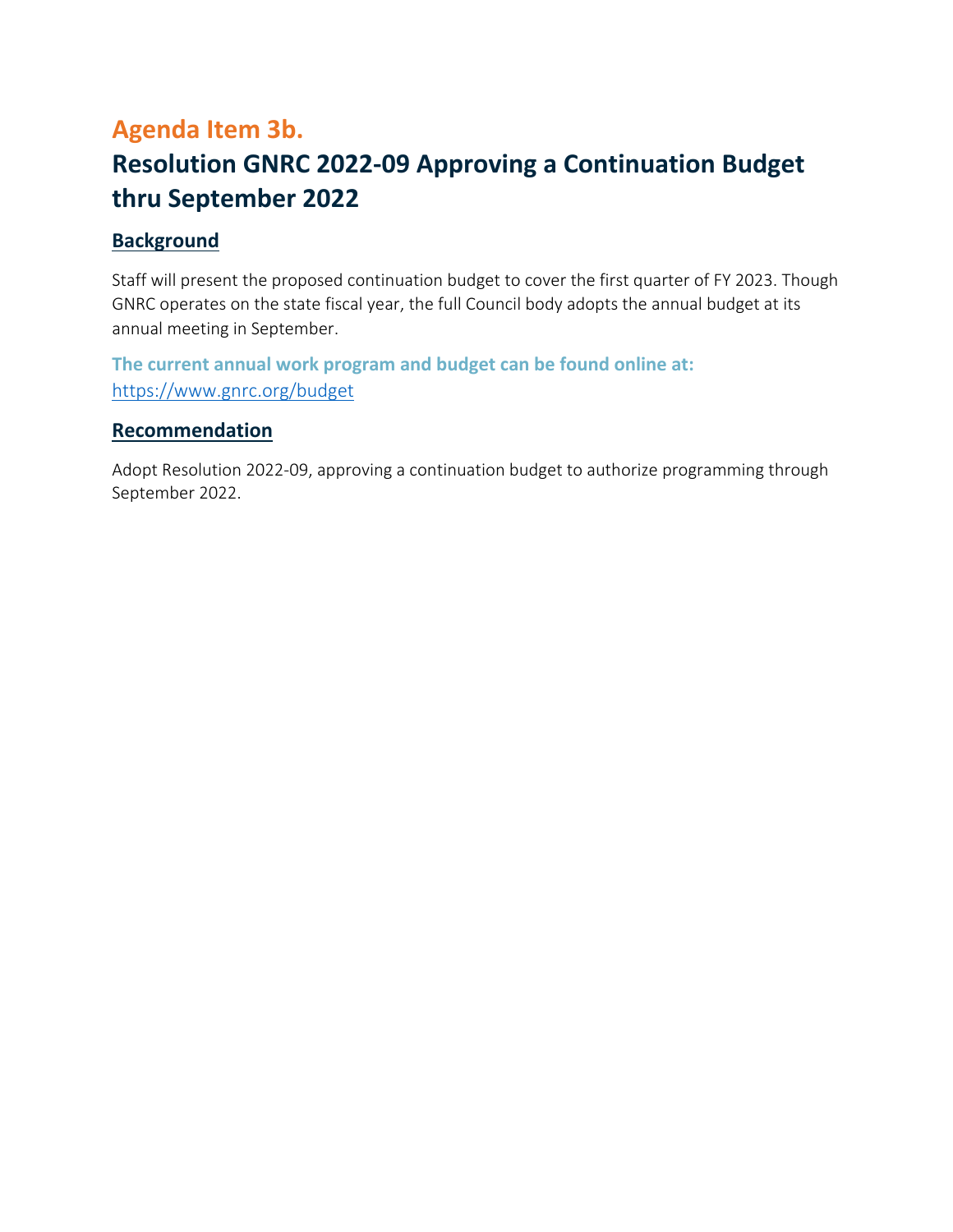## **RESOLUTION GNRC-2022-09**

## **A RESOLUTION APPROVING THE CONTINUATION OF THE CURRENT ANNUAL WORK PROGRAM AND BUDGET THROUGH SEPTEMBER 2022**

WHEREAS, the Greater Nashville Regional Council (GNRC) was established in 1965 by the Tennessee General Assembly as a public body politic to serve as the development district for northern Middle Tennessee and further empowered as a regional council of governments in 1988; and

WHEREAS, each September, the full membership of the GNRC adopts an Annual Work Program and Budget which lists the activities and revenue sources it anticipates implementing during the fiscal year on behalf of its local government members and partnering state and federal agencies; and

WHEREAS, the Annual Work Program includes activities related to Aging and Disability Programs and Services, Community and Regional Planning, Economic and Community Development Assistance, Small Business Lending, Research and Policy Analyses, and the necessary administrative, legal, and fiscal management to support those activities; and

WHEREAS, implementation of Annual Work Program helps keep the region in compliance with state and federal regulations to ensure that local government members maintain eligibility for various grant programs intended to aid in the delivery of social services, regional coordination and planning programs, and infrastructure improvements; and

WHEREAS, the current FY 2022 Budget includes approximately \$21 million in revenue from a combination of federal and state grants and local cash generated by membership dues and fee for service contracts in order to carry out the activities listed in the Annual Work Program; and

WHEREAS, each June, the State of Tennessee makes a request for a copy of the GNRC Annual Work Program and Budget in order to prepare grant contracts for the State fiscal year beginning in July.

 NOW, THEREFORE, BE IT RESOLVED, by the Executive Board of the GNRC that the current Annual Work Program and Budget are approved through September 2022 until the full membership adopts the Annual Work Program and Budget for FY 2023.

 ADOPTED, this 18th day of May 2022, the general welfare of the citizens of the Region requiring it.

\_\_\_\_\_\_\_\_\_\_\_\_\_\_\_\_\_\_\_\_\_\_\_\_\_\_\_\_\_\_\_\_\_\_ \_\_\_\_\_\_\_\_\_\_\_\_\_\_\_\_\_\_\_\_\_\_\_\_\_\_\_\_\_\_\_\_

#### APPROVED AS TO FORM AND LEGALITY: APPROVED:

Chief Legal Counsel **Chief Legal Counsel** 

Candi Henry **The Honorable Paige Brown** 

ATTEST:

\_\_\_\_\_\_\_\_\_\_\_\_\_\_\_\_\_\_\_\_\_\_\_\_\_\_\_\_\_\_\_\_\_\_\_\_\_\_\_\_ Michael Skipper, Executive Director and Secretary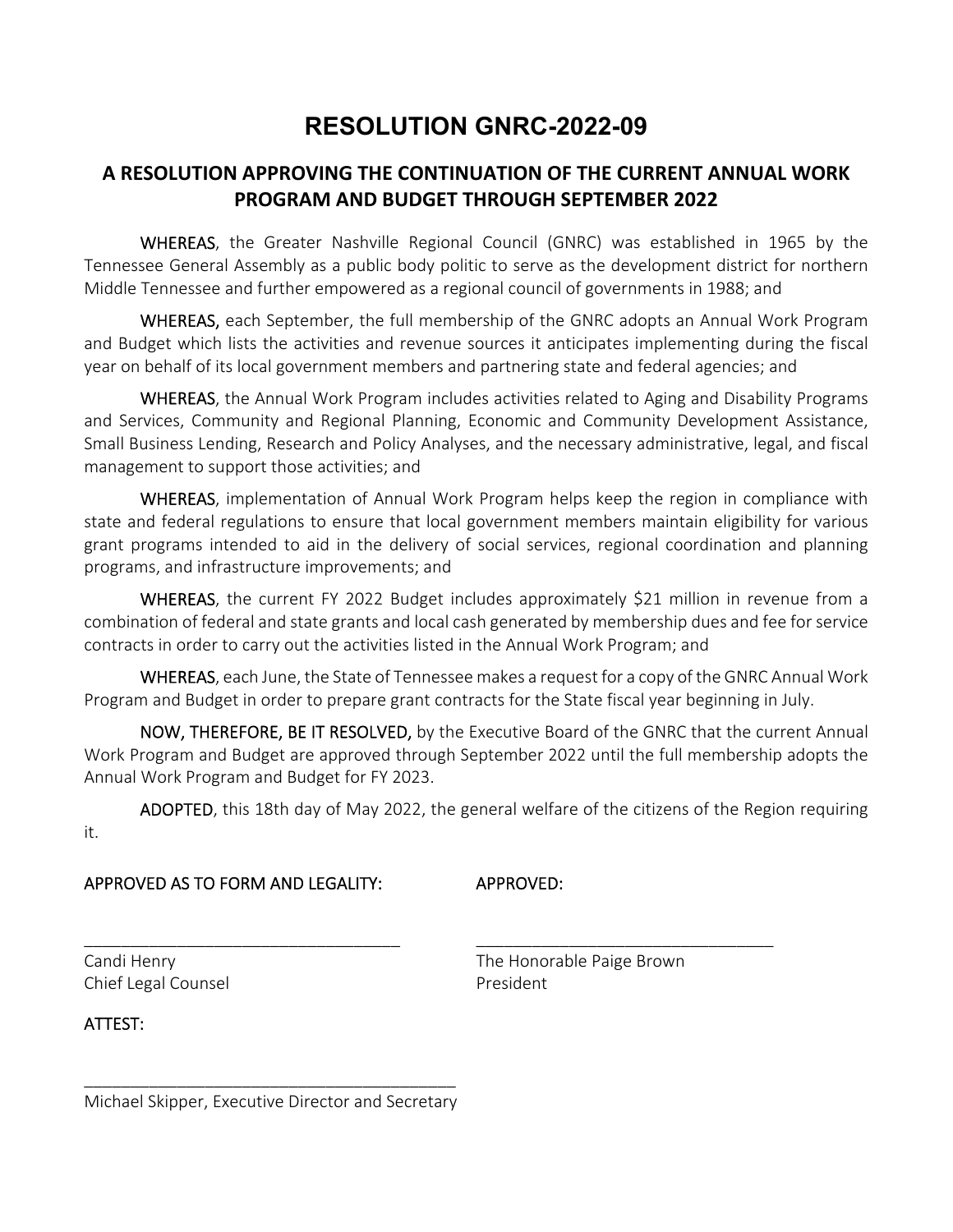## **Greater Nashville Regional Council Continuation Budget for July thru September 2022**

|                                           | Aging &                    |    | <b>Communty &amp;</b>    |              | <b>Economic &amp;</b> |                     | <b>Agency</b> |
|-------------------------------------------|----------------------------|----|--------------------------|--------------|-----------------------|---------------------|---------------|
|                                           | <b>Disability Services</b> |    | <b>Regional Planning</b> |              | <b>Community Dev</b>  |                     | <b>Total</b>  |
| <b>Personnel</b>                          | \$<br>777,773.20           | -Ś | 458,309.60 \$            |              | 183,524.81            | Ŝ.                  | 1,419,607.61  |
| <b>Direct Salaries</b>                    | 555,552.29                 |    | 327,364.00               | Ŝ            | 131,089.15            | Ŝ.                  | 1,014,005.43  |
| Fringe and Benefits                       | 222,220.91                 | \$ | 130,945.60               | <sub>S</sub> | 52,435.66 \$          |                     | 405,602.17    |
| <b>Other Direct Costs</b>                 | \$<br>2,395,881.00         | \$ | 362,500.00               | \$           | 430,673.50            | $\ddot{\bm{\zeta}}$ | 3,189,054.50  |
| Subgrants and Pass-Thru Funding           | 2,326,094.00               | S  |                          |              | 392,411.00            | \$                  | 2,718,505.00  |
| Area Travel and Parking                   | 18,962.50                  | Ŝ  | 5,500.00                 | S            | 4,562.50              | -Ś                  | 29,025.00     |
| Workshops and Conference                  | 9,937.50                   | \$ | 12,500.00                | S            | 4,950.00              | \$                  | 27,387.50     |
| Printing & Publications                   | 531.25                     | Ś. | 6,750.00                 | S            | 987.50                | <sup>S</sup>        | 8,268.75      |
| Consumable Supplies                       | 1,757.50                   | Ŝ  | 1,875.00                 | S            | 1,000.00              | Ŝ.                  | 4,632.50      |
| Postage                                   | 767.50                     | Ś. |                          |              | 250.00                | Ŝ.                  | 1,017.50      |
| Memberships & Professional Certifications | 1,625.00                   | \$ | 4,000.00                 | Ŝ.           | 1,562.50              | \$                  | 7,187.50      |
| Periodical and Data Subscriptions         | 1,044.50                   | S  | 30,000.00                | S            | 250.00                | Ŝ                   | 31,294.50     |
| Public Noticing/ Marketing                |                            |    | 5,000.00                 | Ŝ            | 3,750.00              | \$                  | 8,750.00      |
| Software and Devices                      | 14,020.25                  | Ś  | 8,750.00                 | S            | 2,500.00              | \$                  | 25,270.25     |
| Communications                            | 4,390.00                   | Ŝ  |                          |              | 500.00                | \$                  | 4,890.00      |
| <b>Consultant Services</b>                | 375.00                     | Ś. | 288,125.00               | S            | 10,250.00             | Ŝ.                  | 298,750.00    |
| Program Audit Fees                        |                            |    |                          |              | 3,000.00              | \$                  | 3,000.00      |
| Program Legal Fees                        | 11,250.00                  |    |                          |              | 750.00                | Ŝ                   | 12,000.00     |
| Program Insurance                         |                            |    |                          |              | 3,125.00              | S                   | 3,125.00      |
| Auto Repair & Maintenance                 |                            |    |                          |              | 250.00                | Ŝ.                  | 250.00        |
| Miscellaneous                             | 5,126.00                   | Ś  |                          |              | 575.00                | \$                  | 5,701.00      |
| <b>Indirect Costs**</b>                   | \$<br>340,355.81           | \$ | 200,557.61               | \$           | 80,310.99             | \$                  | 621,224.41    |
| <b>Total Budgeted Expenditures</b>        | 3,514,010.01               | S  | 1,021,367.21             | S            | 694,509.30            | <sub>S</sub>        | 5,229,886.51  |

*\*\*Based on Approved Indirect Cost Allocati* on Plan (www.gnrc.org/ICAP)